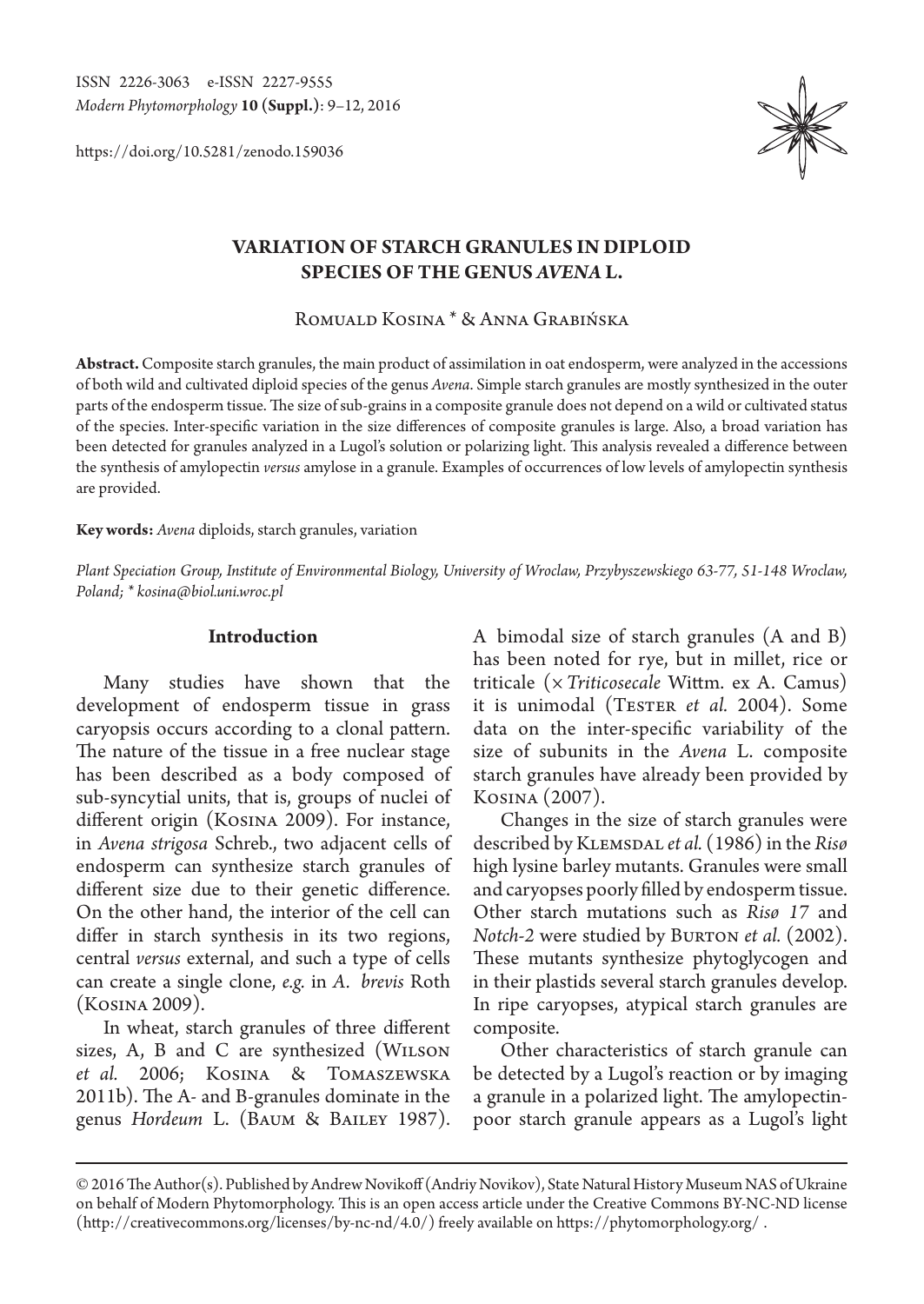body or is lightly colored when observed under a polarizing microscope. Amylopectin-poor mutations of single starch granules were found in amphiploids such as *Elymus canadensis* L. × *Pseudoroegneria libanotica* (Hack.) D.R. Dewey and *Triticum dicoccum* Schrank ex Schübl. × *Aegilops squarrosa* L. (*A. tauschii* Coss.) or *Leymus racemosus* (Lam.) Tzvelev (Kosina *et al.* 2015). Patron *et al.* (2002) described cultivars in *waxy* barley with a low level or with no amylose starch granules. The level of amylose depends on the activity of granule-bound starch synthase I (GBSSI). Types with low- or free-amylose contents are probably of Chinese origin. *Waxy* mutants expressing lowered activity of GBSSI have also been obtained in *Avena strigosa* (Verhoeven *et al.* 2004). In potato, starch granules with low activity of GBSSI are not stained by Lugol's iodine (EDWARDS *et al.* 2002) and such types have also been documented in some members of Triticeae (Kosina *et al.* 2015).

# **Material and methods**

Accessions of the *Avena* diploids were cultivated on small plots under the same soil and climatic conditions in R. Kosina's grass collection. Thus, the study material was treated as originating from a completely randomised oneway classification design. Starch granules of the following species were studied (in brackets, the numbers of accessions are provided): *A. brevis*  Roth (4), *A. canariensis* Baum, Rajhathy et Sampson (1), *A. hirtula* Lag. (2), *A. longiglumis*  Dur. (5), *A. nuda* L. (1), *A. pilosa* (Roem. et Schult.; syn. *A. eriantha* Dur.) (1), *A. strigosa*  Schreb. (34) and *A. wiestii* Steudel (4). From broken caryopses, starch granules were isolated, mounted on slides in glycerin and stained by a Lugol's solution according to BRODA  $(1971)$ . Non-stained starch granules were observed under a polarizing Amplival microscope and documented by a Zenith TTL camera with Fuji 400 film. Granules with high amounts of amylopectin stained with Lugol's iodine were dark brown in color, and when observed under a polarizing microscope a distinct, red and blue coloration was noted.

## **Results and discussion**

In general, composite starch granules are synthesized in the endosperm of oats. However, the synthesis of simple granules adds them to a total starch pool in the tissue. Such dual morphogenesis especially occurs in the outer cells of endosperm which are adjacent to a high-protein (HP) subaleurone layer, *e.g.* in *A. hirtula* (Kosina 2009). The simple granules are also synthesized and embedded in a protein mass in the HP layer. The size of composite granules appeared highly variable among diploid oat species. This variation is exemplified in Fig. 1. In *A. pilosa* and *A. eriantha*, the granules are very fine-grained and composed of many grains. In *A. pilosa*, fine-grained granules, mainly circular, are embedded in a fatty mass (Fig. 1 A); *A. eriantha* has granules that are elongated and ellipsoidal in shape (Fig. 1 B). Granules in *A. wiestii* are larger and composed of only several starchy units (Fig. 1 C, D). Under polarizing light, they presents strong coloration (Fig. 1 C). This proves that the synthesis of amylopectin in these granules is very effective. *A. canariensis* has granules similar to those in *A. wiestii*. However, granules from another sample in *A. wiestii* differ with respect to amylopectin synthesis (Fig. 1 D). Lighter granules synthesize less amylopectin.

In a cultivated species, *A. strigosa*, fine-grained granules are several times larger than those in *A. eriantha*. A wild species, *A. longiglumis*, expresses a similar Lugol's staining diversity as *A. wiestii* (Grabińska 2008).

The above examples show that oat diploid species vary with respect to size of sub-grains present in the composite starch granules. Two types of granules are distinguished, coarse-

**Fig. 1.** Composite starch granules: **A** – *Avena pilosa*; **B** – *A. eriantha*; **C, D** – *A. wiestii*. **A-D** are taken under a light ▶microscope; **A-C** under a polarised light; **D** – shows the granules stained in a Lugol's solution. Microscopic magnification:  $A-C - \times 320$ ;  $D - \times 800$ .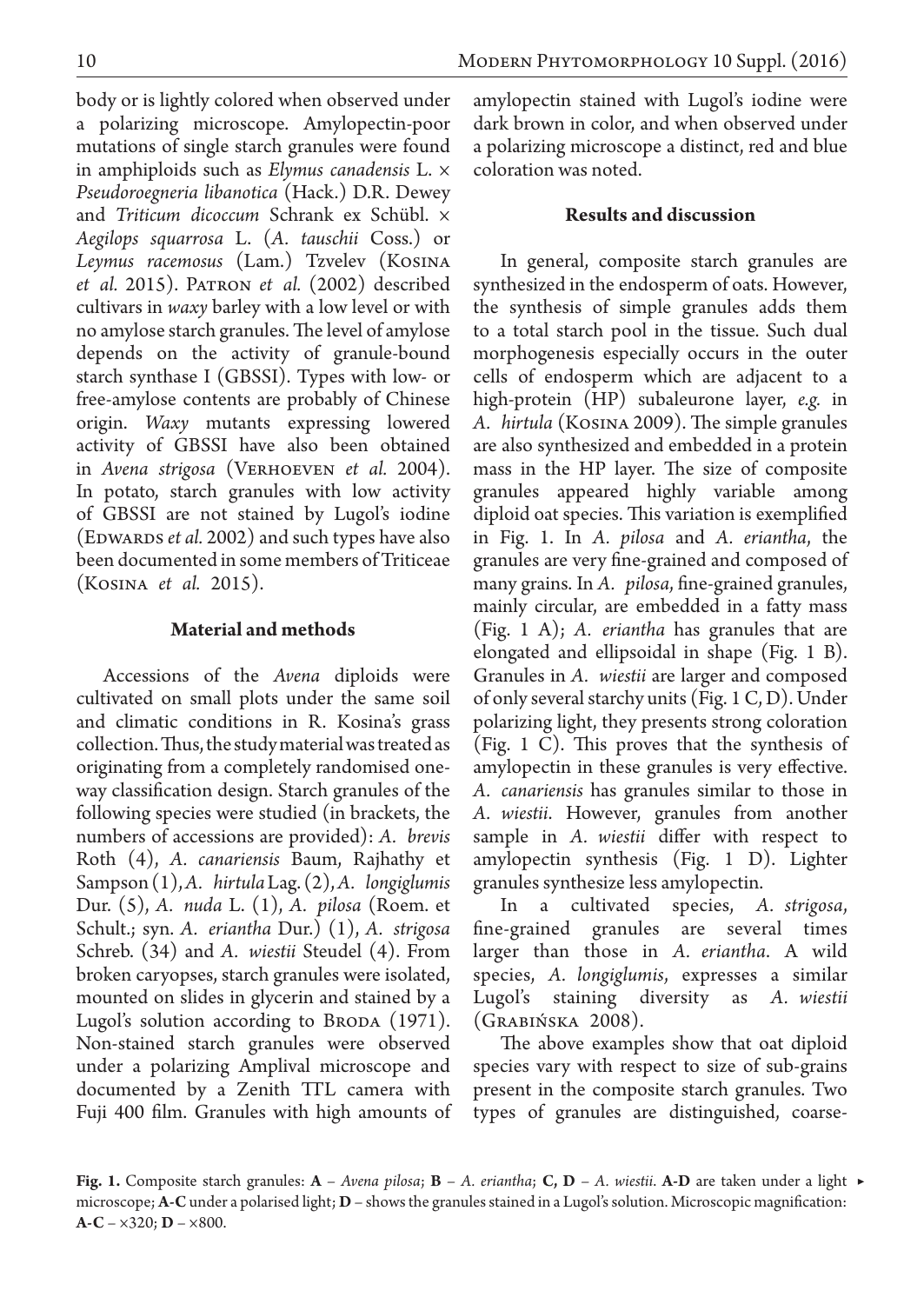